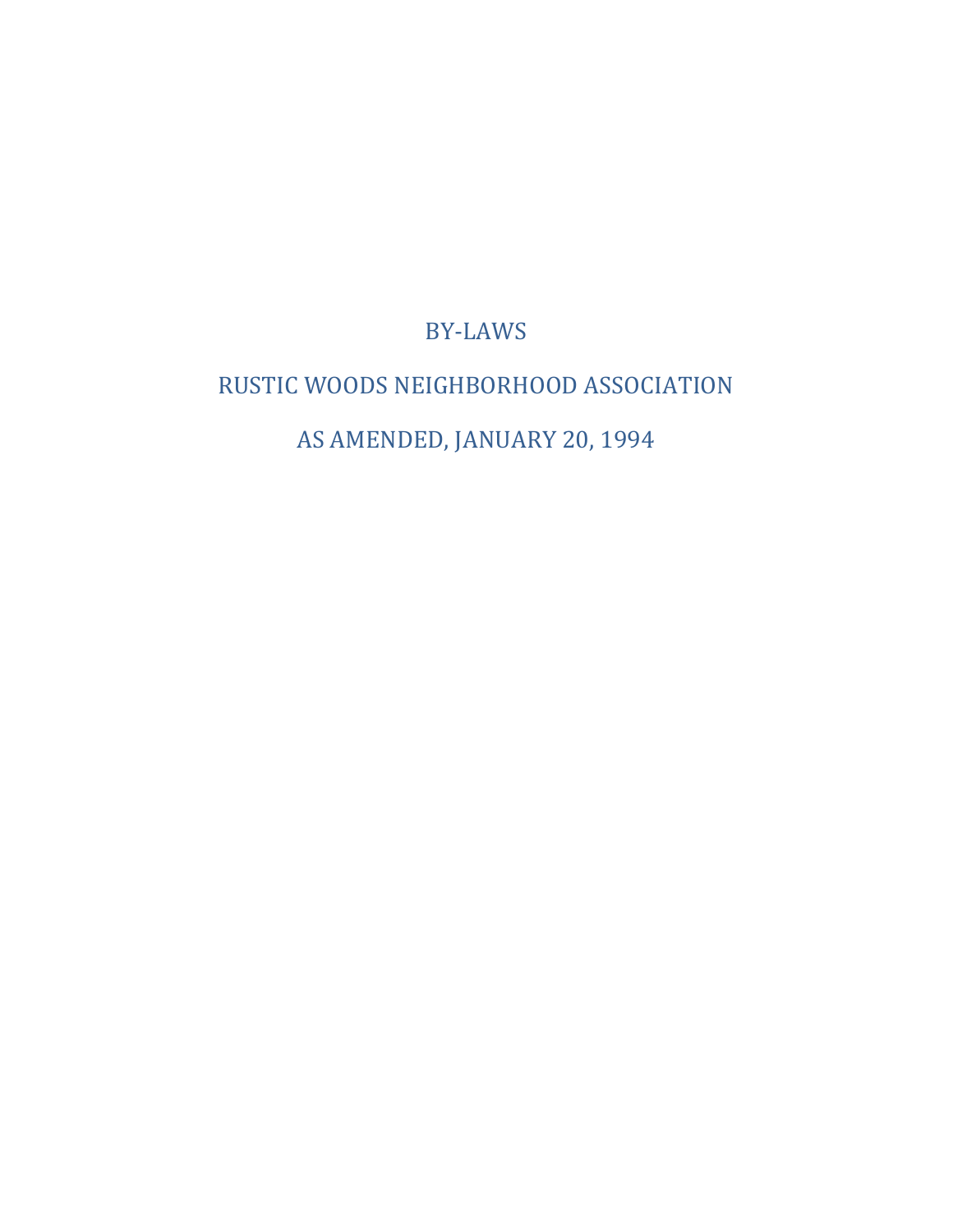# RUSTIC WOODS NEIGHBORHOOD ASSOCIATION **INDEX TO BY-LAWS**

# Contents

|  | ARTICLE XIII. |  |
|--|---------------|--|
|  |               |  |
|  |               |  |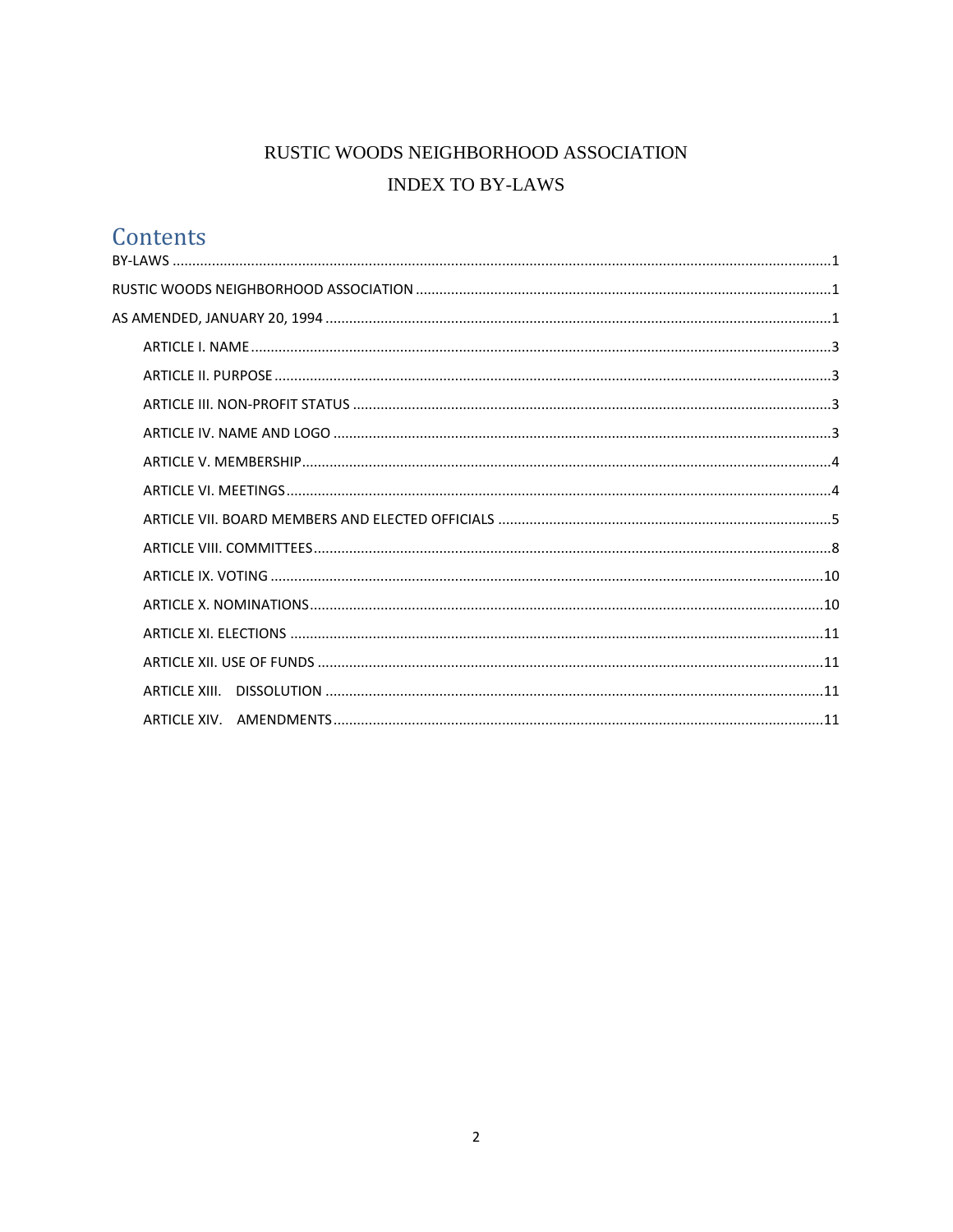## <span id="page-2-0"></span>ARTICLE I. NAME

1.1 The name of this association shall be the Rustic Woods Neighborhood Association, henceforth designated in these By-laws by the full title, by the acronym RWNA or simply as the "Association."

# <span id="page-2-1"></span>ARTICLE II. PURPOSE

- 2.1 The purposes of the Rustic Woods Neighborhood Association are to promote good fellowship, neighborliness, civic cooperation, safety from crime and better living in Rustic Woods, a subdivision located in the city of Bedford, Texas.
- 2.2 RWNA is a cooperative association in which the households of Rustic. Woods are invited to participate and receive all benefits of its services and activities.
- 2.3 When necessary RWNA shall endeavor to uphold the deed restrictions to the best of its ability.
- 2.4 It shall not be the purpose of the Association to intervene in any political campaign on behalf of any candidate for public office or political party, but it shall be one of the purposes to encourage civic participation as a strictly non-partisan entity.

# <span id="page-2-2"></span>ARTICLE III. NON-PROFIT STATUS

3.1 The RWNA is to be a non-profit organization. No part of its earnings shall be used for the benefit of any member, officer, director or private individual; nor shall it ever declare or make to any such persons any dividend or other distribution.

# <span id="page-2-3"></span>ARTICLE IV. NAME AND LOGO

4.1 The use of the Rustic Woods Neighborhood Association emblem or name in any form of personal or business advertising by any member or group of members is prohibited, except by the Association itself. Furthermore, the use of the emblem or name of the Association is prohibited by any community business or association without the express written consent of the board.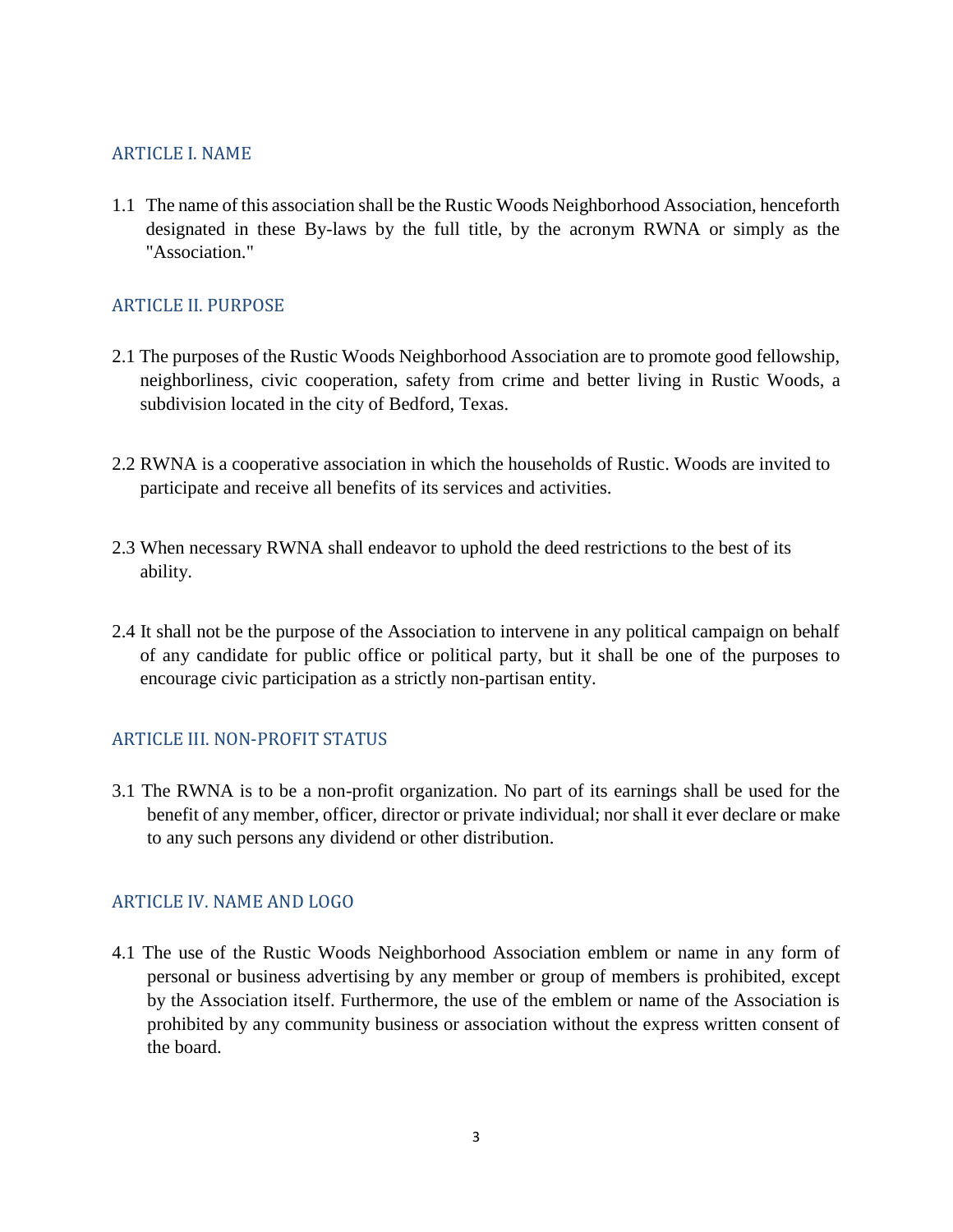## <span id="page-3-0"></span>ARTICLE V. MEMBERSHIP

- 5.1 Membership in the Association is voluntary, except for Rustic Woods Phase IV, which is mandatory.
- 5.2 Any individual or couple that hold legal title to residential property in Rustic Woods is eligible for household membership.
- 5.3 In the case of rental property, any individual or couple renting residential property in which they are living in Rustic Woods is eligible for full voting membership providing that the owner of the property is not a voting member. In such a case where the owner chooses to be a voting member of the Association, and to pay the annual dues, the tenant will be allowed to be an associate member in good standing, including the participation in all Association activities, without the right to vote on Association business.
- 5.4 The fiscal year shall run from January 1 to December 31. Annual membership dues shall be as established by the Board.
- 5.5 No later than the first week of December, the Treasurer shall send to all residents a statement of dues owed for the ensuing year, which shall be payable on or before the first day of January of each year. Residents may join the RWNA anytime on a prorated basis for the year of joinder.
- 5.6 Each residence shall be allowed two votes; No residence shall vote unless that residence's dues have been paid. In no case may a person be entitled to vote or hold Association Office Whose dues are unpaid.

# <span id="page-3-1"></span>ARTICLE VI. MEETINGS

- 6.1 An annual meeting of the general membership shall be held in January of each year at a place, date and hour designated by the Board of Directors. Notice shall be posted by the Secretary at least fourteen (14) days prior to the date of the meeting. At this meeting, the election of Board members will be held, and other business of the Association which comes before the general membership shall be addressed and voted upon.
- 6.2 A special meeting of the general membership can be called at any time throughout the year by the President or by a majority vote of the members of the Board. Notice of the meeting shall be posted by the Secretary at least fourteen (14) days prior to the date of the meeting.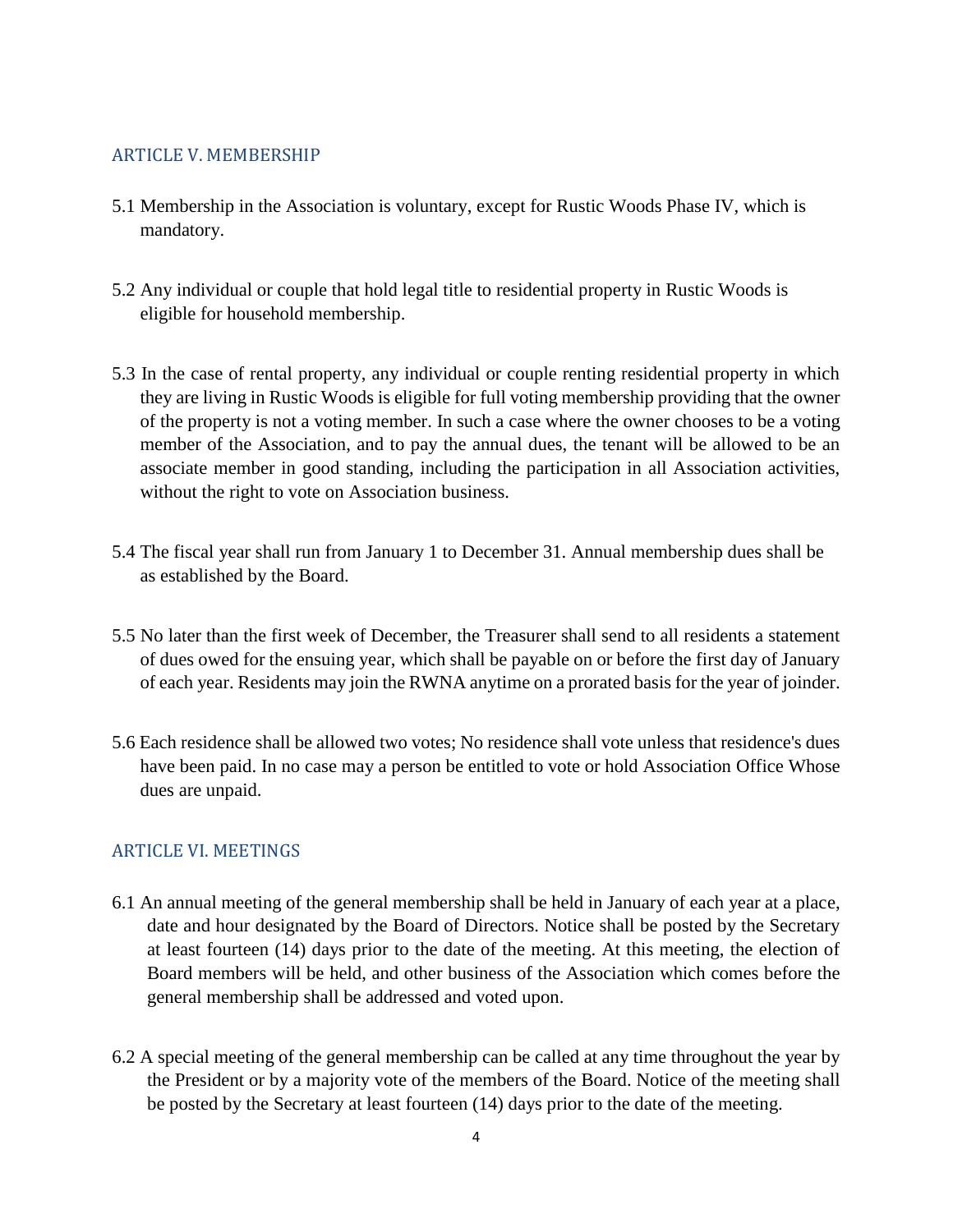- 6.3 The Board shall meet a minimum of six (6) times per year, at a place, date and hour designated by the President. Special meetings of the Board, called by the President or the Board shall be held at such times and places as are designated by a majority vote of the entire Board. Notice of the Board meetings shall be given by the Secretary at least seven (7) days prior to the date of the meeting. The quorum for a Board meeting shall be a majority of the Board. All regular business of the Board is to be conducted at regular meetings of the Board.
- 6.4 Should a situation arise in which the By-Laws do not clearly provide a resolution; the Vice President shall resort to Robert's Rules of Order (latest edition).

# <span id="page-4-0"></span>ARTICLE VII. BOARD MEMBERS AND ELECTED OFFICIALS

- 7.1 The Rustic Woods Neighborhood Association Board shall be comprised of the President, Vice President, Secretary, Treasurer, Chairpersons of Standing Committees and two (2) Block Captains at Large. All members of the Board and elected officers must be members in good standing of the Association.
- 7.2 All Board members will be elected to serve a term of two (2) years. No Board member may hold more than one (1) office at the same time. Block Captains shall be elected to serve a term of one (1) year.
- 7.3 All Board members of the Rustic Woods Neighborhood Association must remain members in good standing during their term of office. They shall act in the best interest of the Association and shall represent the majority interests and desires of the membership in accordance With these By-Laws. Each Board member shall safeguard the objectives of the RWNA and shall not represent his/her personal opinions as those of the Association. Should any Board member's political, commercial or other interests conflict with the interests of the Association, the Board member shall make the conflict known to the Association and abstain from voting on that issue. The Board shall maintain a current roster of all Association members, including addresses and telephone numbers.
- 7.4 The PRESIDENT shall preside at all meetings of the RWNA and the Board, and shall have the duties and powers normally associated with the office of President in addition to those particularly specified by these By-Laws. The PRESIDENT shall direct the conduct of any meetings in as informal or formal a manner as deemed necessary for the most expeditious handling of the Association's affairs. The PRESIDENT shall have the authority to represent the RWNA in its relations with other persons and organizations and shall serve as an ex officio member of all committees.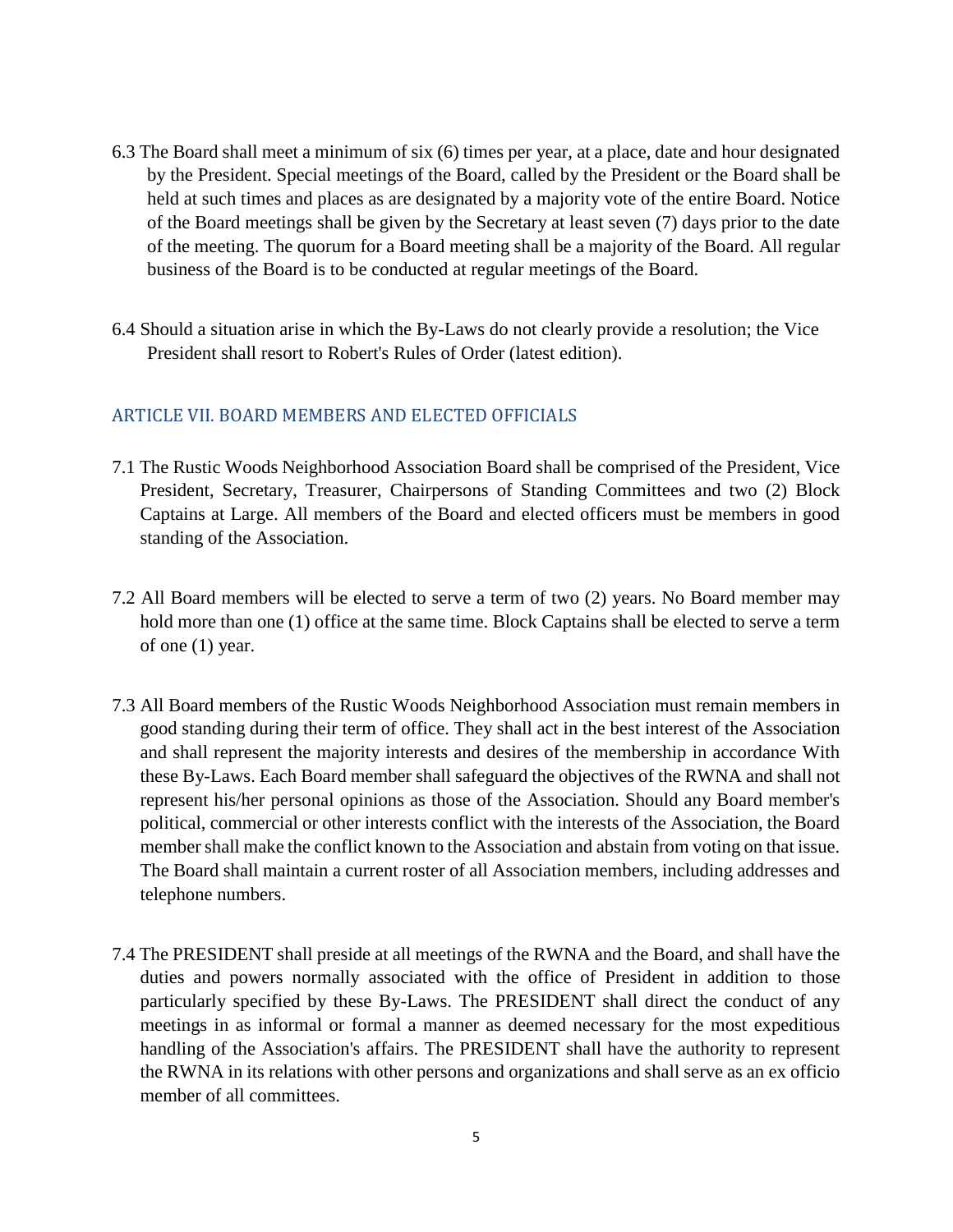- 7.5 The VICE PRESIDENT shall have the duties and execute the powers of the President in case of the President's death, absence or incapacity, or during any time the President may be desirous of being relieved of the need to preside in order that s/he may enter debate or in order to present matters of tedious or lengthy wording. At the President's direction, the VICE PRESIDENT may preside over meetings of the Board and s/he may chair Ad Hoc Committees as directed by the President or the Board.
- 7.6 The SECRETARY shall keep a permanent record of all meetings of the general membership of the Rustic Woods Neighborhood Association and of the Board. S/he shall further keep records of: all elections of officers, all votes taken and all matters of which a record shall be ordered by the RWNA. A copy of the minutes of each Board meeting shall be distributed to, and approved by, the Board at the next meeting of the Board. Minutes of the last general meeting shall be distributed to the membership through the newsletter or special notice Within thirty (30) days after the general meeting. The SECRETARY shall maintain copies of all official RWNA correspondence and notices of annual, regular and special meetings of the Association membership and Board. The SECRETARY shall notify new officers of their election to office, and shall notify the general membership of the special office holders within thirty (30) days following the Annual Meeting. The SECRETARY-shall also carry out any other duties specified to the SECRETARY elsewhere in these By-Laws, and in the event of the incapacity of both the President and the Vice President, the SECRETARY shall preside over any regular or special meeting of the Association or the Board.
- 7.7 The TREASURER shall collect and receive all monies due or belonging to the RWNA and shall deposit the same in an interest-bearing account, where possible, in a bank approved by the Board, in the name of the RWNA. The TREASURER shall discharge all financial obligations of the Association as expeditiously as possible. It shall be his/her duty to ask- the Board for a ruling on the legality of any obligation which s/he believes to have been improperly contracted. The books shall, at all times, be open to the inspection of the Board and reports shall be made at every meeting on the condition of the Association's finances and every item of receipt or payment not before reported. The TREASURER will be responsible for administration of any budget or system of fiscal management determined by the Board before each fiscal year. An annual accounting of all monies received and expended during the previous year shall be presented to the Board for review/revision no later than seven (7) days prior to the Annual Meeting. No later than the first week of December, the TREASURER shall send to each resident a statement of dues owed for the upcoming year.
- 7.8 The COMMITTEE CHAIRPERSONS of the standing committees shall also be elected to the Board at the Annual Meeting. These CHAIRPERSONS shall have specific duties as listed in Article 8, below, and shall also serve as members of the Board with the above listed officers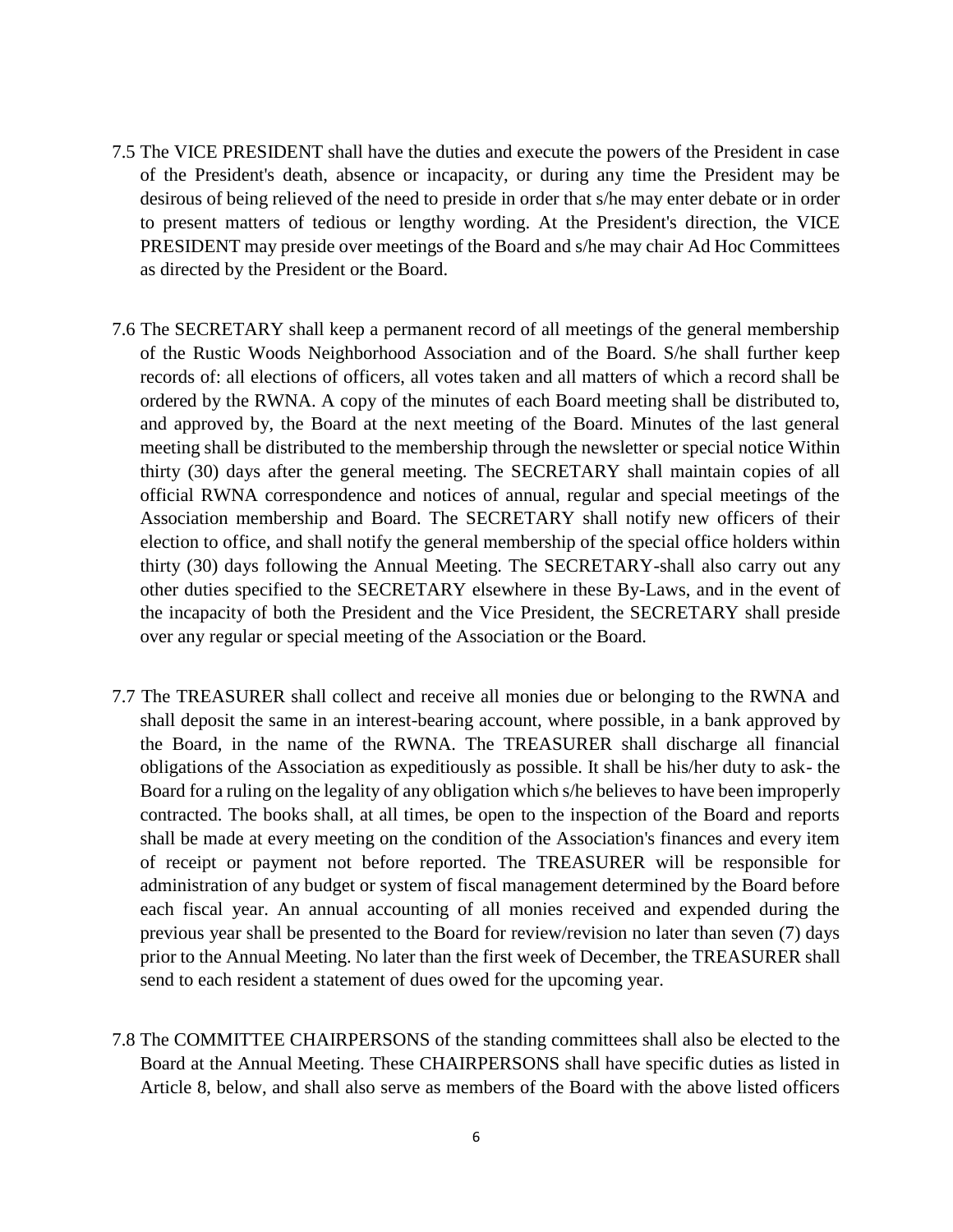to direct the general business of the Association. In case an elected CHAIRPERSON cannot attend a Board meeting, s/he is directed to advise another member of the Board. CHAIRPERSONS are to submit brief reports of their committee's activities at the Board meetings.

- 7.9 The two (2) BLOCK CAPTAINS AT LARGE will assume specific duties as determined by the Board. These duties shall include, but not be limited to, chairing Ad Hoc Committees. The BLOCK CAPTAIN AT LARGE will participate in all regular and special Board meetings with the specific emphasis of representing the ideas and needs of the general membership.
- 7.10 No member of the Board shall obligate, contract or otherwise bind RWNA for the payment of any monies Without the express consent of the Board.
- 7.11 If any office holder resigns or is otherwise unable to serve a full term in office, a successor shall be selected by the Board to serve until the next regular election. If the vacancy occurs in the office of President, this office Will be automatically filled by the Vice President and the resulting vacancy in the office of Vice President shall be filled by a successor selected by the Board.
- 7.12 Any office holder may be removed from office for cause. Removal for cause shall include, but not be limited to, failure to fulfill the duties of the office, conduct detrimental to the best interests of the RWNA, and acts or omissions giving rise to a cause of action at law or in equity against the Association. Said removal must follow these procedures:
	- A. A petition for removal must be presented to the Board. Such petition shall set forth the charges and should be signed by either two-thirds (2/3) of the Board members or by thirty percent (30%) of the Association's members in good standing;
	- B. The Secretary shall notify each Association member in writing of the filing of the petition at least three (3) weeks before the question shall be placed upon the meeting agenda of a regular meeting or a special meeting of the general membership;
	- C. The office holder so charged shall be given immediate written notice of the charges at the time that they are filed;
	- D. The petitioner(s) shall present their charges first; the office holder shall present his defense second; and the vote shall be taken third. Two thirds (2/3) of the voting Association members in attendance shall be necessary to remove the office holder from office. Should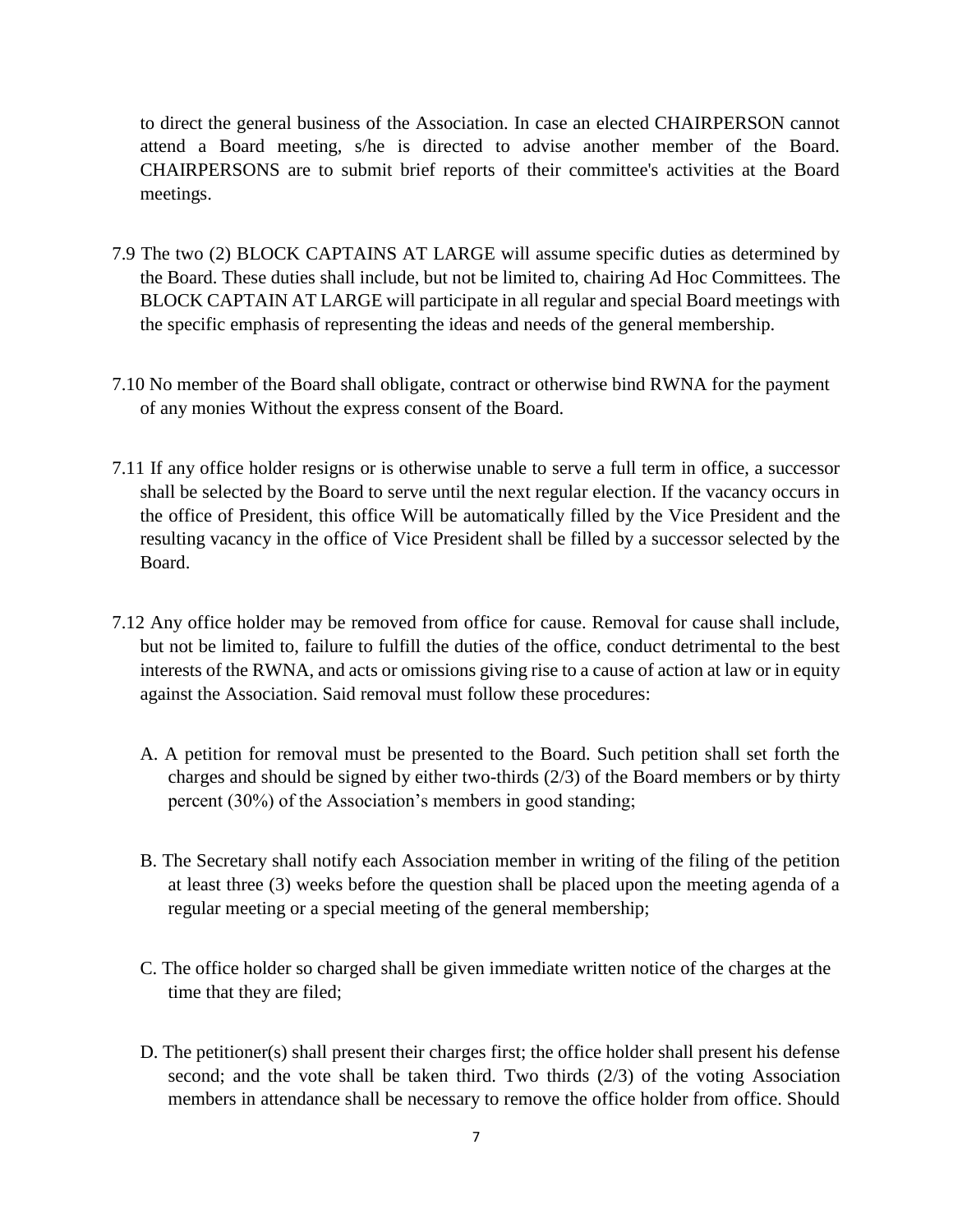the office holder charged be the Secretary, the Treasurer shall receive and distribute the Petition. Should the office holder be the President, the Vice President shall preside over the removal proceeding. No removal proceedings shall be brought more than once on the same charges.

- 7.13 The Officers, Committee Members, Block Captains at Large and Block Captains will be held harmless by the Association for any and all decisions implemented within the scope of their authority.
- 7.14 The Board shall divide the neighborhood into equal blocks to assure equal representation of all RWNA members. Each designated block shall elect its own Block Captain. Block Captain elections shall take place every two years at the Annual Meeting. The Block Captains at Large Will be elected by the Block Captains.

# <span id="page-7-0"></span>ARTICLE VIII. COMMITTEES

8.1 Standing committee membership requirements are as follows:

The Chairperson is elected by the general membership to serve both as chairperson of the specific committee and as a member of the Board.

- 8.2 Members can be appointed by any one (1) Board member or by the Board as a Whole from the membership-at-large on a yearly basis, or by the elected committee chairperson.
- 8.3 Officers and Block Captains at Large and Chairpersons may be on as many committees as deemed desirable by the Board.
- 8.4 Any Ad Hoc Committees can be established as needed by the Board to address specific issues or tasks that are not usually directed to one or more of the standing committees. Membership of such committees will be time-limited to the task and will be appointed by the President, or the Board, as needed. The chairpersons of Ad Hoc Committees will usually be selected from the general membership in good standing.
- 8.5 Standing committees with chairperson representation on the Board will be: a Community Safety Committee, a Social Affairs/Membership Committee, a Beautification Committee, and a Legal Affairs Committee. The tasks of each committee are as follows:
	- A. Community Safety: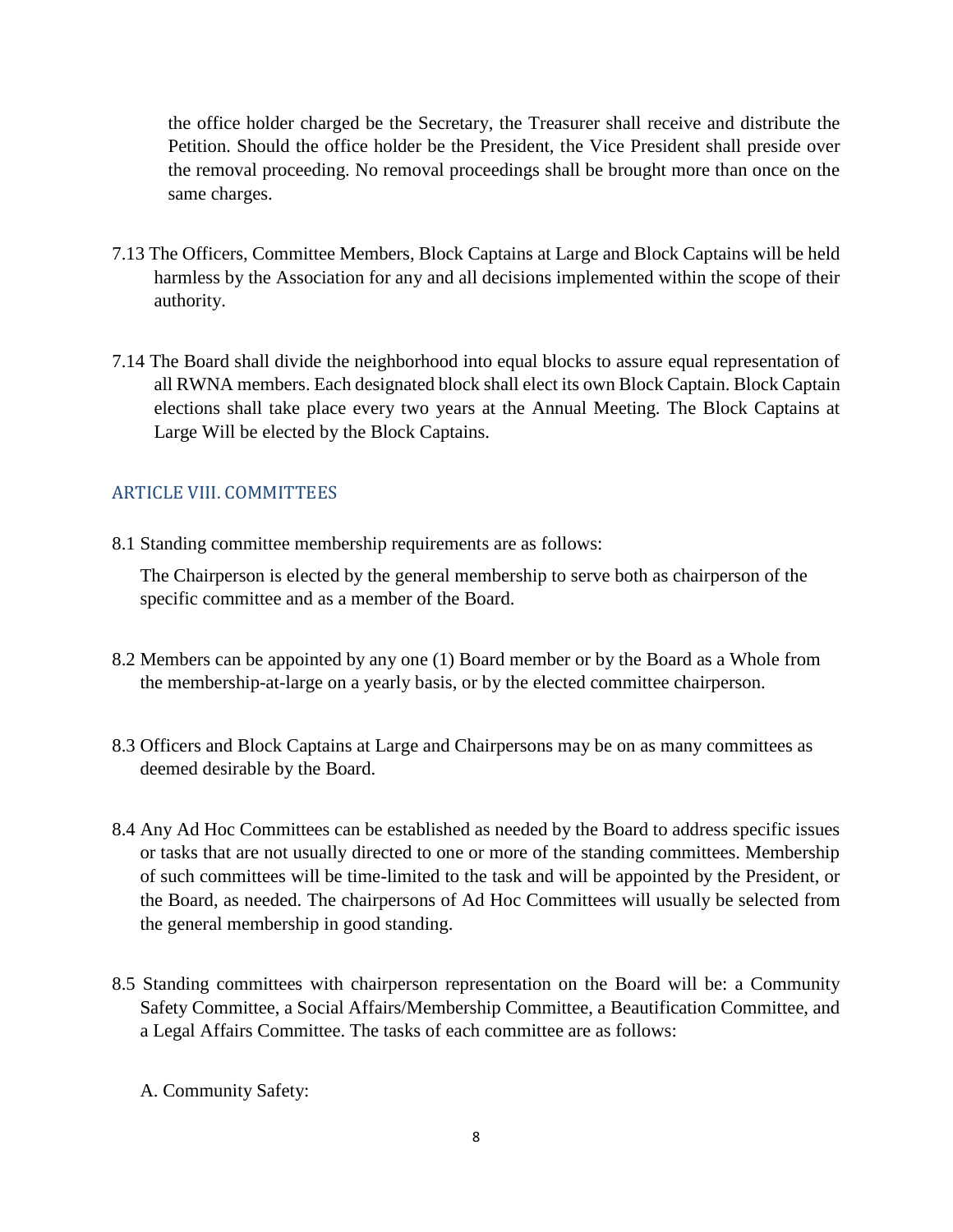The RWNA Community Safety Committee shall oversee the establishment and operation of the Block Watch system of crime prevention. The committee shall keep the association apprised of any possible dangers or hazards to the citizens of the neighborhood, remain in contact with the Bedford Police and Fire Departments and sponsor safety education programs in the neighborhoods. Other tasks reflecting community safety concerns may be assigned to this committee by the Board.

#### B. Social Affairs/Membership:

This committee shall have the duty of sustaining an environment of welcome and friendliness in the neighborhoods. It shall accomplish this by planning and sponsoring various social functions throughout the year, greeting new people in the neighborhood and introducing them to the area, and other activities that make people feel welcome and at home in the neighborhood. The Social Affairs Committee is charged with the tasks of inviting all residents of Rustic Woods to become members of the Association, recruiting new members from newcomers, keeping lists of members up to date (with the assistance of the Secretary), disseminating information throughout the neighborhood by means of a regularly published newsletter and through and bulletins as needed. They also Will assist the Treasurer in distributing dues notices, and the Secretary in distributing meeting notices. Other tasks that relate to developing membership or to disseminating information to the members shall be assigned as they arise to this committee by the Board.

#### C. Beautification:

The duties of this committee Will include but not be limited to promoting beautification and future development of the neighborhood, overseeing the maintenance of the common areas not already managed by the City of Bedford, and alerting the City of Bedford to any problem which may arise that would be the maintenance responsibility of the City of Bedford.

#### D. Legal Affairs:

This committee will have responsibility for maintaining contact with other neighborhood associations in the area, with the city officials of Bedford and with the officials of Tarrant County. They shall be particularly alert to plans, laws or other civil activities that will affect the quality of life of the neighborhood. This committee will also have responsibility to remind members of voting dates and places. The Board may deem other tasks relevant to this committee as they arise. This committee will deal with issues concerning covenants and deeds of the neighborhood. It shall be the duty of this committee to compose the original by-laws of the association. Further duties include, but are not limited to, overseeing the process for amending the by-laws, and responding to any resolutions brought to the floor of general meetings by directing them to the appropriate body for consideration. This committee, under the direction of the Secretary, will oversee the elections process.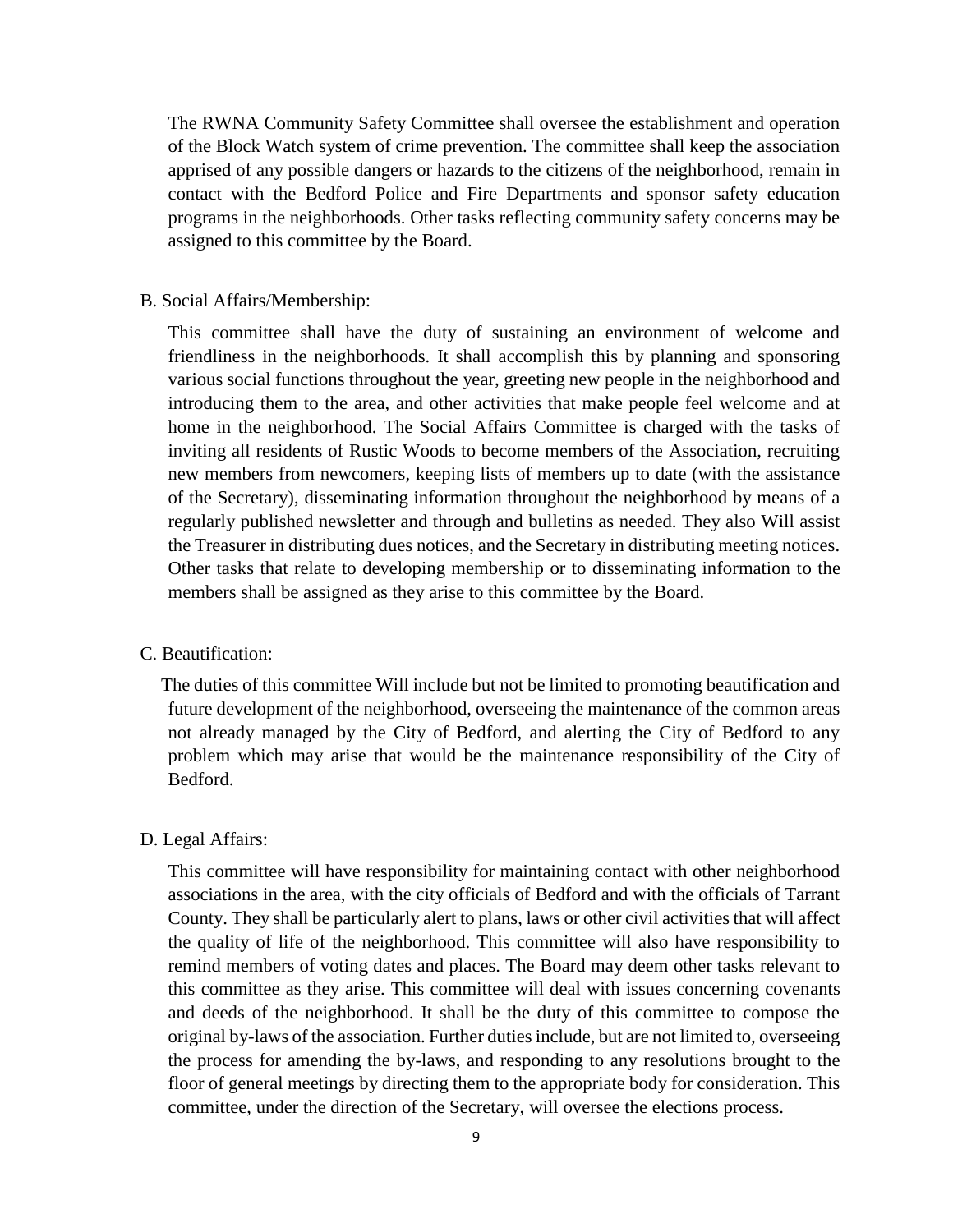#### <span id="page-9-0"></span>ARTICLE IX. VOTING

- 9.1 Voting will be limited to those members who are in good standing at the time of an official vote. "Good standing" means the Treasurer has received annual dues prior to the vote. Absentee voting will be allowed for those members who are unable to be present at the meeting. Ballots, however, must be turned in to the Secretary no fewer than three (3) days prior to the election.
- 9.2 Voting may be done by written ballot, roll call or voice vote according to the determination of the President as needed. All matters voted upon shall be decided by simple majority of those voting, present or absentee, except those matters specifically designated elsewhere in these bylaws to be decided by 2/3 or 3/4 majority.
- 9.3 The Secretary will provide absentee ballot forms up to fourteen days prior to any general meeting where votes will be taken. It will be the responsibility of the voter to secure these forms and return them to the Secretary in time.

## <span id="page-9-1"></span>ARTICLE X. NOMINATIONS

- 10.1 A nominating Committee of three persons will be selected by the President in November of each year. This Ad Hoc Committee will be chaired by an appointed chairperson who does not currently serve on the Board. It shall be the task of this committee to secure a slate of willing candidates to serve on the Board in those positions up for election.
- 10.2 The nominating committee shall nominate at least one (1) person for each available office.
- 10.3 After securing the consent of each person so nominated, the committee shall immediately report their nominations to the Secretary in writing by December 15. In turn, the Secretary shall inform each current Board member of those members nominated.
- 10.4 No member of the nominating committee may be on the nominated slate of officers.
- 10.5 The names of the nominees so selected shall be published and disseminated to the membership no later than fourteen (14) days before the General Meeting for elections.
- 10.6 Additional candidates may be nominated by any member of the RWNA from the floor of the Annual Meeting provided that the person so nominated does not decline when his/her name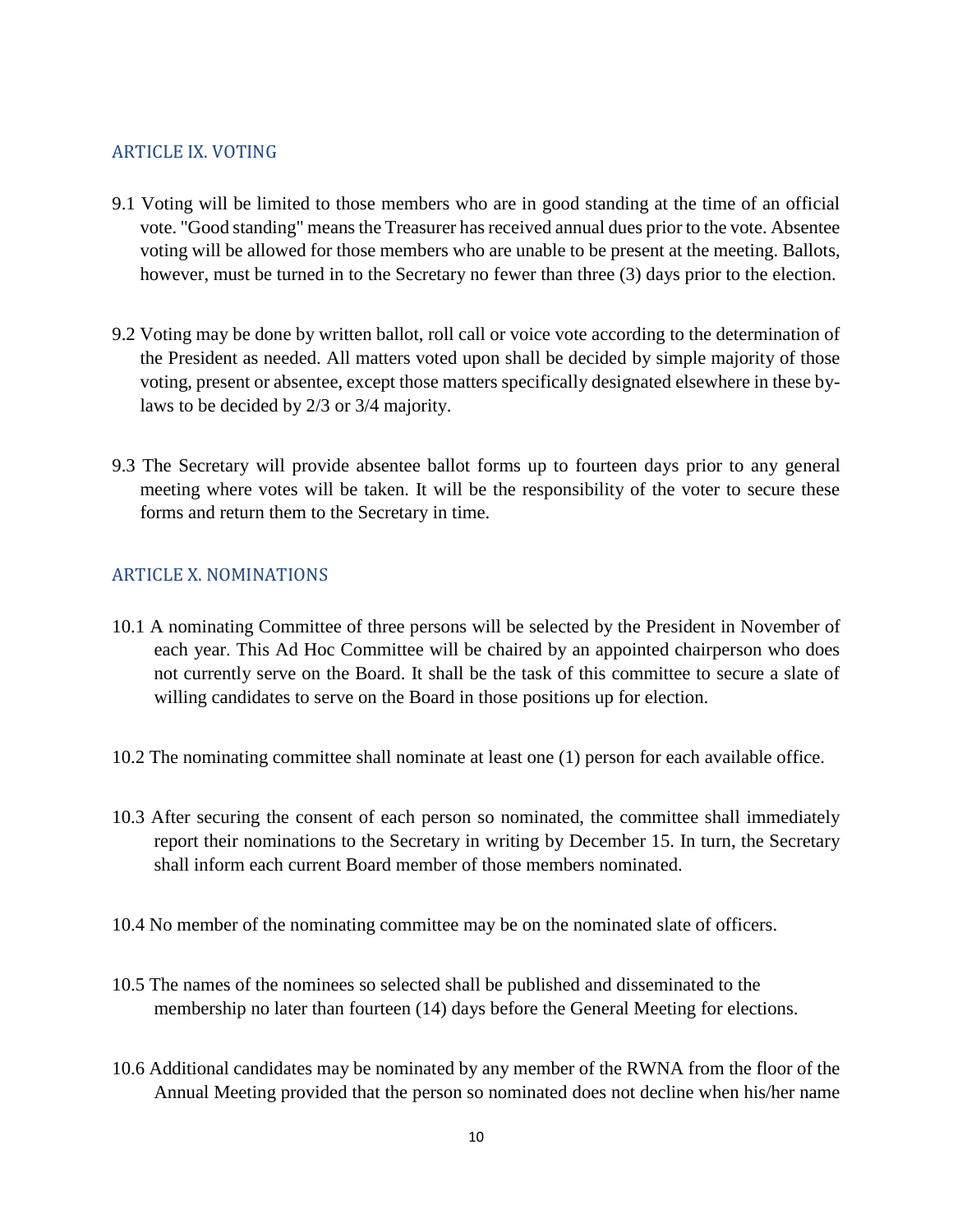is proposed, and provided further, that if the proposed candidate is not in attendance at this meeting, the person nominating that person shall present to the Secretary a written statement from the proposed candidate of his/her willingness to serve. The additional nominations which are provided for herein may be made only among those members who have not accepted a nomination of the nominating committee.

#### <span id="page-10-0"></span>ARTICLE XI. ELECTIONS

11.1 Elections for offices on the Board will be held each year at the Annual Meeting in January. To secure continuity of service from year to year, five (5) new members will be elected each year.

#### <span id="page-10-1"></span>ARTICLE XII. USE OF FUNDS

12.1 The distribution of funds from dues, advertising revenue or other income sources designated by the Board, will be for the accomplishment of the tasks of the Standing Committees and for the general benefit of the total Association membership. Disbursement of funds will be by check signed by any two of the following four officers: The President, Vice President, Secretary, or Treasurer, for bills presented in writing to the Board and accepted by the Board pursuant to prior approval by the Board as within budgetary or fiscal guidelines set by the Board.

#### <span id="page-10-2"></span>ARTICLE XIII. DISSOLUTION

- 13 .1 Dissolution proceedings will occur at such time as the membership drops to fewer than 25% of Rustic Woods residences.
- 13.2 The RWNA may be dissolved at any time by the written consent of not less than three fourths purpose. In the event of the dissolution of the RWNA, whether voluntary or involuntary or by operation of law, none of the property of the Association nor any proceeds thereof nor any assets of the Association shall be distributed to any members of the Association. After payment of debts of the Association, its property and assets shall be given to a charitable 501-C-3 organization selected by the Board.

#### <span id="page-10-3"></span>ARTICLE XIV. AMENDMENTS

14.1 Amendments to these By-Laws may be proposed by any member or group of members in good standing. To accomplish such amendment, the procedures detailed below are to be